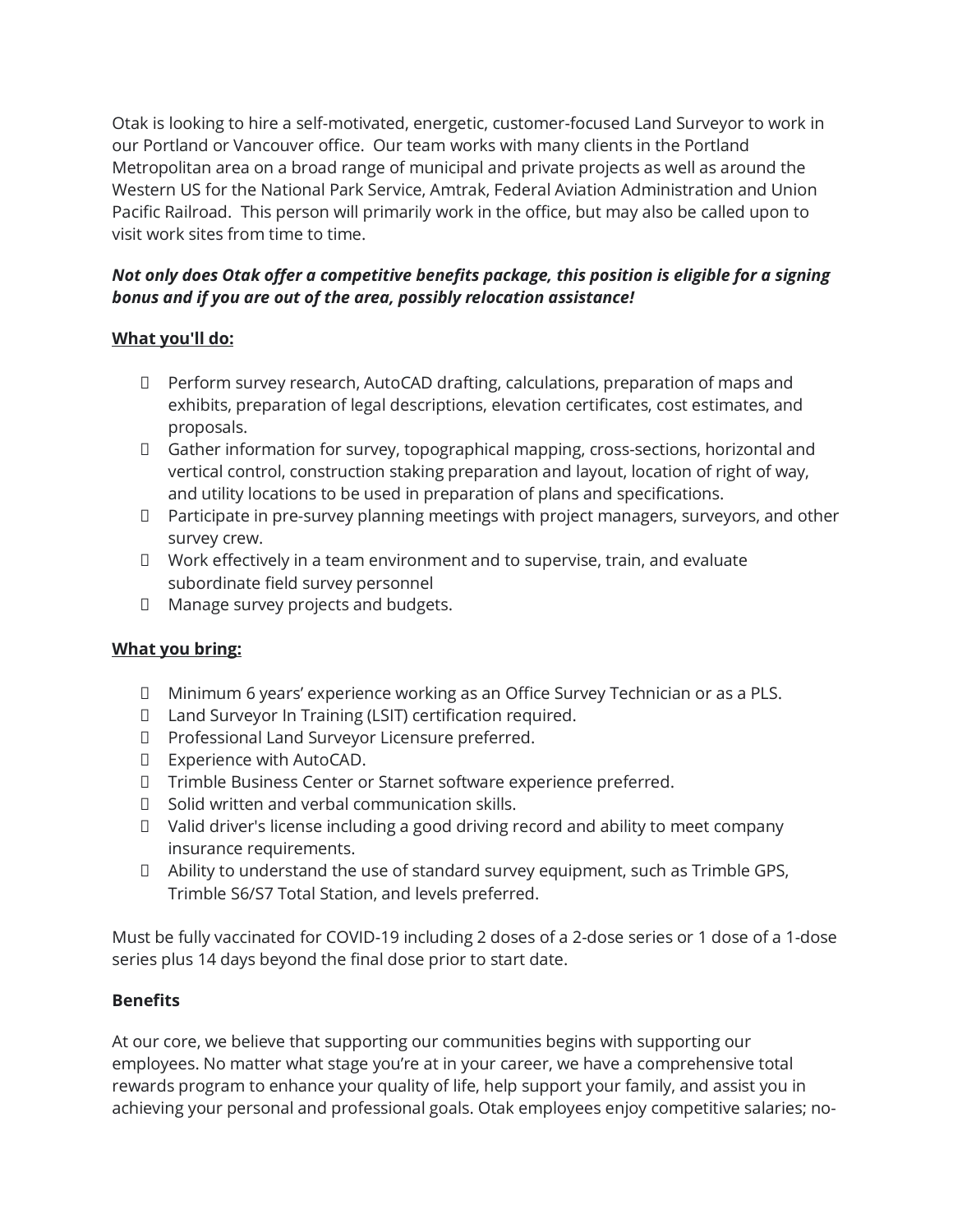cost medical, dental, vision, life and disability insurance; a 401(k)-retirement match that is 100% vested immediately; Paid Time Off (PTO) accrual based on your industry experience rather than your seniority plus 9 paid holidays per year; a commuter allowance (based on your office location); support for your professional registration and/or certification fees; and much more!

### **Why work at Otak?**

We're not just looking for skills and experience, having shared values is just as important! When you work at Otak, you aren't just joining a firm — you're joining a community. We believe our best work happens in a culture of collaboration and inclusion, where the expertise of diverse individuals can thrive in a foundation of teamwork. The work environment we create is built on a simple concept: working on interesting projects with interesting people. However, we don't just believe in cultivating our own community; we're also committed to enriching the communities around us with smart, creative solutions. We know our employees make an investment in us, so we're committed to making an investment in them. Seasoned experts and young professionals work together to encourage personal growth and skill development at all experience levels. Plus, we're expanding — and we're dedicated to developing an internal infrastructure with the strength and talent to support that growth.

### **What is it really like to work at Otak? Watch this short video: [Our Why](https://www.otak.com/our-why-video/)**

Otak employees have a progressive mindset and sustainable community perspective. We encourage our staff to volunteer in their communities by giving them an option to earn extra vacation time for their volunteer hours. Otak combines the best of a small firm mentality with strong collaboration across disciplines with the plentiful opportunities to work on exciting projects offered by a growing firm. We also encourage life balance and foster a fun work environment. Our Northwest sensibilities are reflected in our commitment to sustainability and diversity. And believing that diversity fosters innovation and strengthens our skills, we embrace a culture of inclusion and equity in our company and in our communities.

# **Equal Opportunity**

Otak is proud to be an Affirmative Action and Equal Opportunity Employer. The Equal Opportunity policy at Otak, Inc. provides a fair and equal employment opportunity for all employees and applicants regardless of race, color, religion, nation origin, gender, gender identity, sexual orientation, age, marital status, protected veteran status or disability or any other status(es) protected by law. Otak ensures nondiscrimination in all programs and activities in accordance with Title VII of the Civil Rights Act of 1964 and mandatory supplements to EEO (revisions).

At Otak, we recognize that inclusion is a practice and we are determined to lead our industry by embedding that practice into our work. Cultivating an inclusive workplace environment is ongoing and consistent work, requiring dedication and commitment from every member of the organization. This commitment is reflected in Otak's promise to significantly increase employee diversity, impact the communities in which we work, and establish ongoing relationships within these communities.